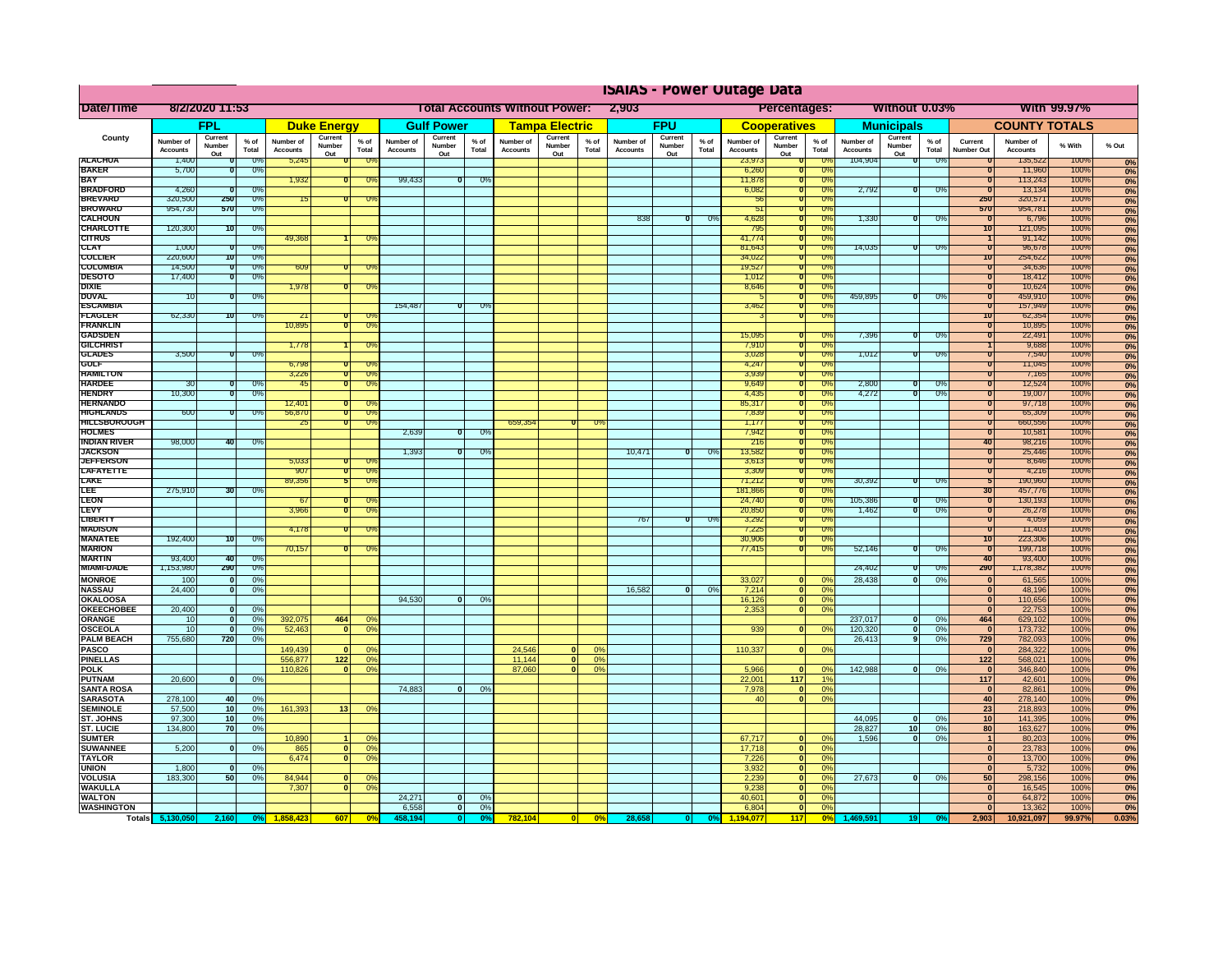# 8/2/2020 11:54 AM ISAIAS

| <b>Power Provider</b>                              | <b>County</b>       | <b>Number of Customers</b> | <b>Current Number Out</b> | <b>Outage Percentage</b> | <b>Estimated Restore Time</b> |
|----------------------------------------------------|---------------------|----------------------------|---------------------------|--------------------------|-------------------------------|
| Florida Power and Light Company                    | PALM BEACH          | 755,680                    | 720                       | 0.10%                    | <b>TBD</b>                    |
| Florida Power and Light Company                    | <b>BROWARD</b>      | 954,730                    | 570                       | 0.06%                    | TBD                           |
| Duke Energy                                        |                     |                            |                           |                          | <b>TBD</b>                    |
|                                                    | <b>ORANGE</b>       | 392,075                    | 464                       | 0.12%                    |                               |
| Florida Power and Light Company                    | MIAMI-DADE          | 1,153,980                  | 290                       | 0.03%                    | TBD                           |
| Florida Power and Light Company                    | <b>BREVARD</b>      | 320,500                    | 250                       | 0.08%                    | <b>TBD</b>                    |
| Duke Energy                                        | PINELLAS            | 556,877                    | 122                       | 0.02%                    | TBD                           |
| Clay Electric Cooperative                          | PUTNAM              | 22,001                     | 117                       | 0.53%                    | <b>TBD</b>                    |
| Florida Power and Light Company                    | ST. LUCIE           | 134,800                    | 70                        | 0.05%                    | TBD                           |
| Florida Power and Light Company                    | <b>VOLUSIA</b>      | 183,300                    | 50                        | 0.03%                    | <b>TBD</b>                    |
| Florida Power and Light Company                    | <b>INDIAN RIVER</b> | 98,000                     | 40                        | 0.04%                    | TBD                           |
| Florida Power and Light Company                    | <b>MARTIN</b>       | 93,400                     | 40                        | 0.04%                    | <b>TBD</b>                    |
| Florida Power and Light Company                    | SARASOTA            | 278,100                    | 40                        | 0.01%                    | TBD                           |
| Florida Power and Light Company                    | <b>LEE</b>          | 275,910                    | 30                        | 0.01%                    | <b>TBD</b>                    |
| Duke Energy                                        | SEMINOLE            | 161,393                    | 13                        | 0.01%                    | TBD                           |
|                                                    | <b>CHARLOTTE</b>    | 120,300                    | 10                        | 0.01%                    | <b>TBD</b>                    |
| Florida Power and Light Company                    |                     |                            |                           |                          |                               |
| Florida Power and Light Company                    | <b>COLLIER</b>      | 220,600                    | 10                        | 0.00%                    | TBD                           |
| Florida Power and Light Company                    | <b>FLAGLER</b>      | 62,330                     | 10                        | 0.02%                    | <b>TBD</b>                    |
| Florida Power and Light Company                    | MANATEE             | 192,400                    | 10                        | 0.01%                    | TBD                           |
| Florida Power and Light Company                    | SEMINOLE            | 57,500                     | 10                        | 0.02%                    | TBD                           |
| Florida Power and Light Company                    | ST. JOHNS           | 97,300                     | 10                        | 0.01%                    | TBD                           |
| Fort Pierce Utilities Authority                    | ST. LUCIE           | 28,827                     | 10                        | 0.03%                    | <b>TBD</b>                    |
| Lake Worth Utilities                               | PALM BEACH          | 26,413                     | 9                         | 0.03%                    | TBD                           |
| <b>Duke Energy</b>                                 | LAKE                | 89,356                     | $\sqrt{5}$                | 0.01%                    | <b>TBD</b>                    |
| Duke Energy                                        | <b>CITRUS</b>       | 49,368                     | $\mathbf{1}$              | 0.00%                    | TBD                           |
| <b>Duke Energy</b>                                 | <b>GILCHRIST</b>    | 1,778                      | $\mathbf{1}$              | 0.06%                    | <b>TBD</b>                    |
| <b>Duke Energy</b>                                 | <b>SUMTER</b>       |                            | $\mathbf 1$               | 0.01%                    | TBD                           |
|                                                    |                     | 10,890                     |                           |                          |                               |
| Central Florida Electric Cooperative               | <b>ALACHUA</b>      | 918                        | $\mathbf 0$               | 0.00%                    | <b>TBD</b>                    |
| City of Alachua                                    | <b>ALACHUA</b>      | 4,506                      | 0                         | 0.00%                    | TBD                           |
| City of Newberry                                   | <b>ALACHUA</b>      | 1,898                      | $\mathbf 0$               | 0.00%                    | <b>TBD</b>                    |
| Clay Electric Cooperative                          | <b>ALACHUA</b>      | 23,055                     | $\pmb{0}$                 | 0.00%                    | TBD                           |
| <b>Duke Energy</b>                                 | <b>ALACHUA</b>      | 5,245                      | $\mathbf 0$               | 0.00%                    | <b>TBD</b>                    |
| Florida Power and Light Company                    | <b>ALACHUA</b>      | 1,400                      | 0                         | 0.00%                    | TBD                           |
| Gainesville (Gainesville Regional Utilities - GRU) | <b>ALACHUA</b>      | 98,500                     | $\mathbf 0$               | 0.00%                    | <b>TBD</b>                    |
| Clay Electric Cooperative                          | <b>BAKER</b>        | 2,582                      | 0                         | 0.00%                    | TBD                           |
| Florida Power and Light Company                    | <b>BAKER</b>        | 5,700                      | $\mathbf 0$               | 0.00%                    | <b>TBD</b>                    |
| Okefenoke Rural Electric Membership Corporation    | <b>BAKER</b>        | 3,678                      | 0                         | 0.00%                    | TBD                           |
| Duke Energy                                        | BAY                 | 1,932                      | $\mathbf 0$               | 0.00%                    | <b>TBD</b>                    |
|                                                    |                     |                            |                           |                          |                               |
| Gulf Coast Electric Cooperative, Inc.              | BAY                 | 11,878                     | 0                         | 0.00%                    | TBD                           |
| <b>Gulf Power Company</b>                          | BAY                 | 99,433                     | $\mathbf 0$               | 0.00%                    | Restored                      |
| City of Starke                                     | <b>BRADFORD</b>     | 2,792                      | $\mathbf 0$               | 0.00%                    | TBD                           |
| Clay Electric Cooperative                          | <b>BRADFORD</b>     | 6,082                      | $\mathbf 0$               | 0.00%                    | <b>TBD</b>                    |
| Florida Power and Light Company                    | <b>BRADFORD</b>     | 4,260                      | $\pmb{0}$                 | 0.00%                    | TBD                           |
| <b>Duke Energy</b>                                 | <b>BREVARD</b>      | 15                         | $\mathbf 0$               | 0.00%                    | <b>TBD</b>                    |
| Peace River Electric Cooperative, Inc.             | <b>BREVARD</b>      | 56                         | 0                         | 0.00%                    | TBD                           |
| Lee County Electric Cooperative                    | <b>BROWARD</b>      | 51                         | $\mathbf 0$               | 0.00%                    | <b>TBD</b>                    |
| City of Blountstown                                | CALHOUN             | 1,330                      | 0                         | 0.00%                    | TBD                           |
| Florida Public Utilities Corporation               | CALHOUN             | 838                        | $\mathbf 0$               | 0.00%                    | Restored                      |
| Gulf Coast Electric Cooperative, Inc.              | CALHOUN             | 1,793                      | $\mathbf 0$               | 0.00%                    | TBD                           |
|                                                    | CALHOUN             |                            | $\mathbf 0$               |                          | TBD                           |
| West Florida Electric Cooperative, Inc.            |                     | 2,835                      |                           | 0.00%                    |                               |
| Lee County Electric Cooperative                    | CHARLOTTE           | 795                        | 0                         | 0.00%                    | TBD                           |
| Sumter Electric Cooperative, Inc.                  | <b>CITRUS</b>       | 15,656                     | $\mathbf 0$               | 0.00%                    | <b>TBD</b>                    |
| Withlacoochee River Electric Cooperative, Inc.     | <b>CITRUS</b>       | 26,118                     | 0                         | 0.00%                    | TBD                           |
| Clay Electric Cooperative                          | <b>CLAY</b>         | 81,643                     | $\mathbf 0$               | 0.00%                    | TBD                           |
| Florida Power and Light Company                    | <b>CLAY</b>         | 1,000                      | 0                         | 0.00%                    | TBD                           |
| Green Cove Springs Electric                        | <b>CLAY</b>         | 4,041                      | $\mathbf 0$               | 0.00%                    | <b>TBD</b>                    |
| Jacksonville (JEA)                                 | CLAY                | 9,994                      | 0                         | 0.00%                    | TBD                           |
| Lee County Electric Cooperative                    | <b>COLLIER</b>      | 34,022                     | $\mathbf 0$               | 0.00%                    | <b>TBD</b>                    |
| Clay Electric Cooperative                          | COLUMBIA            | 17,543                     | 0                         | 0.00%                    | TBD                           |
| Duke Energy                                        | <b>COLUMBIA</b>     | 609                        | $\pmb{0}$                 | 0.00%                    | <b>TBD</b>                    |
|                                                    |                     |                            | 0                         | 0.00%                    |                               |
| Florida Power and Light Company                    | COLUMBIA            | 14,500                     |                           |                          | TBD<br><b>TBD</b>             |
| Suwannee Valley Electric Cooperative, Inc.         | <b>COLUMBIA</b>     | 1,984                      | $\mathbf 0$               | 0.00%                    |                               |
| Florida Power and Light Company                    | <b>DESOTO</b>       | 17,400                     | 0                         | 0.00%                    | TBD                           |
| Peace River Electric Cooperative, Inc.             | <b>DESOTO</b>       | 1,012                      | $\mathbf 0$               | 0.00%                    | <b>TBD</b>                    |
| Central Florida Electric Cooperative               | <b>DIXIE</b>        | 8,025                      | 0                         | 0.00%                    | TBD                           |
| Duke Energy                                        | <b>DIXIE</b>        | 1,978                      | $\pmb{0}$                 | 0.00%                    | TBD                           |
| Tri-County Electric Cooperative                    | <b>DIXIE</b>        | 621                        | 0                         | 0.00%                    | TBD                           |
| Clay Electric Cooperative                          | <b>DUVAL</b>        | 5                          | $\pmb{0}$                 | 0.00%                    | TBD                           |
| Florida Power and Light Company                    | <b>DUVAL</b>        | 10                         | 0                         | 0.00%                    | TBD                           |
| Jacksonville (JEA)                                 | <b>DUVAL</b>        | 440,938                    | $\mathbf 0$               | 0.00%                    | TBD                           |
| Jacksonville Beach (Beaches Energy Services)       | <b>DUVAL</b>        | 18,957                     | 0                         | 0.00%                    | TBD                           |
| Escambia River Electric Cooperative, Inc.          | <b>ESCAMBIA</b>     | 3,462                      | $\pmb{0}$                 | 0.00%                    | TBD                           |
|                                                    |                     |                            |                           |                          |                               |
| <b>Gulf Power Company</b>                          | <b>ESCAMBIA</b>     | 154,487                    | 0                         | 0.00%                    | Restored                      |
| Clay Electric Cooperative                          | <b>FLAGLER</b>      | $\overline{\mathbf{3}}$    | $\mathbf 0$               | 0.00%                    | TBD                           |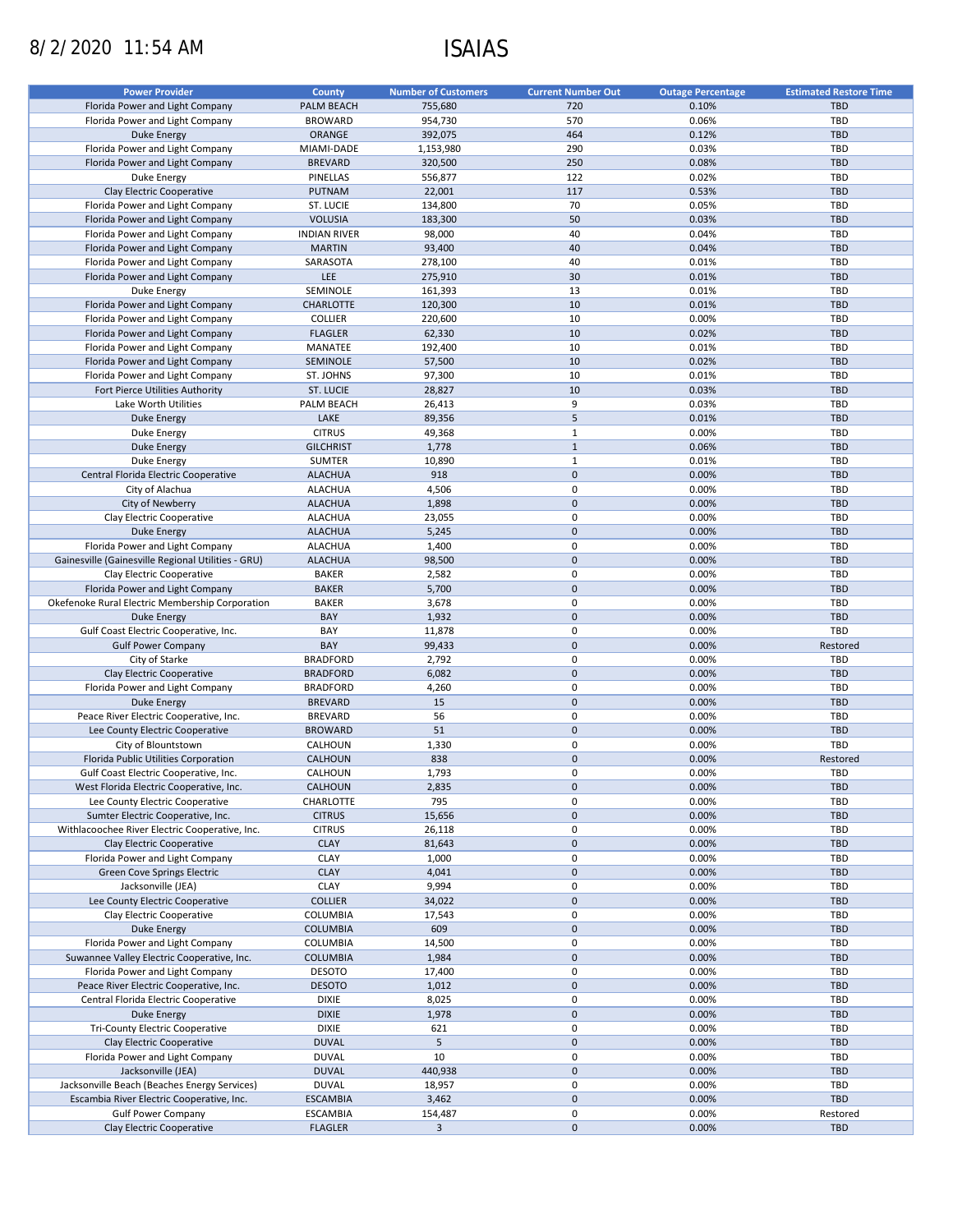# 8/2/2020 11:54 AM ISAIAS

| Duke Energy                                    | <b>FLAGLER</b>      | 21             | 0            | 0.00% | <b>TBD</b> |
|------------------------------------------------|---------------------|----------------|--------------|-------|------------|
| <b>Duke Energy</b>                             | <b>FRANKLIN</b>     | 10,895         | $\mathbf 0$  | 0.00% | <b>TBD</b> |
|                                                |                     |                |              |       |            |
| Chattahoochee Electric                         | GADSDEN             | 1,173          | 0            | 0.00% | TBD        |
| City of Havana                                 | <b>GADSDEN</b>      | 1,455          | $\mathbf 0$  | 0.00% | <b>TBD</b> |
| City of Quincy                                 | GADSDEN             | 4,768          | 0            | 0.00% | <b>TBD</b> |
|                                                |                     |                |              |       |            |
| Talquin Electric Cooperative, Inc.             | <b>GADSDEN</b>      | 15,095         | $\mathbf{0}$ | 0.00% | <b>TBD</b> |
| Central Florida Electric Cooperative           | <b>GILCHRIST</b>    | 7,906          | 0            | 0.00% | TBD        |
| Clay Electric Cooperative                      | <b>GILCHRIST</b>    | $\overline{4}$ | $\mathbf{0}$ | 0.00% | <b>TBD</b> |
|                                                |                     |                |              |       |            |
| City of Moore Haven                            | <b>GLADES</b>       | 1,012          | 0            | 0.00% | TBD        |
| Florida Power and Light Company                | <b>GLADES</b>       | 3,500          | $\mathbf 0$  | 0.00% | <b>TBD</b> |
| Glades Electric Cooperative, Inc.              | <b>GLADES</b>       | 3,028          | 0            | 0.00% | <b>TBD</b> |
|                                                |                     |                |              |       |            |
| <b>Duke Energy</b>                             | <b>GULF</b>         | 6,798          | $\mathbf 0$  | 0.00% | <b>TBD</b> |
| Gulf Coast Electric Cooperative, Inc.          | <b>GULF</b>         | 4,247          | 0            | 0.00% | <b>TBD</b> |
| Duke Energy                                    | <b>HAMILTON</b>     | 3,226          | $\mathbf 0$  | 0.00% | <b>TBD</b> |
|                                                |                     |                |              |       |            |
| Suwannee Valley Electric Cooperative, Inc.     | <b>HAMILTON</b>     | 3,939          | 0            | 0.00% | <b>TBD</b> |
| City of Wauchula                               | <b>HARDEE</b>       | 2,800          | $\mathbf 0$  | 0.00% | <b>TBD</b> |
| Duke Energy                                    | HARDEE              | 45             | 0            | 0.00% | TBD        |
|                                                |                     |                |              |       |            |
| Florida Power and Light Company                | HARDEE              | 30             | $\mathbf 0$  | 0.00% | <b>TBD</b> |
| Glades Electric Cooperative, Inc.              | HARDEE              | $\mathbf 0$    | 0            |       | TBD        |
|                                                |                     |                |              |       |            |
| Peace River Electric Cooperative, Inc.         | HARDEE              | 9,649          | $\pmb{0}$    | 0.00% | <b>TBD</b> |
| City of Clewiston                              | <b>HENDRY</b>       | 4,272          | 0            | 0.00% | TBD        |
| Florida Power and Light Company                | <b>HENDRY</b>       | 10,300         | $\mathbf 0$  | 0.00% | <b>TBD</b> |
|                                                |                     |                |              |       |            |
| Glades Electric Cooperative, Inc.              | <b>HENDRY</b>       | 3,683          | 0            | 0.00% | TBD        |
| Lee County Electric Cooperative                | <b>HENDRY</b>       | 752            | $\mathbf 0$  | 0.00% | <b>TBD</b> |
| Duke Energy                                    | <b>HERNANDO</b>     | 12,401         | 0            | 0.00% | TBD        |
|                                                |                     |                |              |       |            |
| Sumter Electric Cooperative, Inc.              | <b>HERNANDO</b>     | 187            | $\mathbf 0$  | 0.00% | <b>TBD</b> |
| Withlacoochee River Electric Cooperative, Inc. | <b>HERNANDO</b>     | 85,130         | $\pmb{0}$    | 0.00% | TBD        |
|                                                |                     |                | $\mathbf 0$  | 0.00% | <b>TBD</b> |
| <b>Duke Energy</b>                             | <b>HIGHLANDS</b>    | 56,870         |              |       |            |
| Florida Power and Light Company                | HIGHLANDS           | 600            | 0            | 0.00% | TBD        |
| Glades Electric Cooperative, Inc.              | <b>HIGHLANDS</b>    | 7,461          | $\mathbf 0$  | 0.00% | <b>TBD</b> |
|                                                |                     |                |              |       |            |
| Peace River Electric Cooperative, Inc.         | <b>HIGHLANDS</b>    | 378            | $\pmb{0}$    | 0.00% | TBD        |
| <b>Duke Energy</b>                             | HILLSBOROUGH        | 25             | $\mathbf 0$  | 0.00% | <b>TBD</b> |
| Peace River Electric Cooperative, Inc.         | HILLSBOROUGH        | 1,177          | $\pmb{0}$    | 0.00% | TBD        |
|                                                |                     |                |              |       |            |
| Tampa Electric Company                         | HILLSBOROUGH        | 659,354        | $\mathbf 0$  | 0.00% | Restored   |
| Choctawhatchee Electric Cooperative            | <b>HOLMES</b>       | 325            | $\pmb{0}$    | 0.00% | TBD        |
| <b>Gulf Power Company</b>                      | <b>HOLMES</b>       | 2,639          | $\mathbf 0$  | 0.00% | Restored   |
|                                                |                     |                |              |       |            |
|                                                |                     |                |              |       |            |
| West Florida Electric Cooperative, Inc.        | <b>HOLMES</b>       | 7,617          | 0            | 0.00% | TBD        |
|                                                |                     | $\mathbf 0$    | $\mathbf 0$  |       | <b>TBD</b> |
| City of Vero Beach                             | <b>INDIAN RIVER</b> |                |              |       |            |
| Peace River Electric Cooperative, Inc.         | <b>INDIAN RIVER</b> | 216            | 0            | 0.00% | TBD        |
| Florida Public Utilities Corporation           | <b>JACKSON</b>      | 10,471         | $\mathbf 0$  | 0.00% | Restored   |
|                                                |                     |                |              |       |            |
| Gulf Coast Electric Cooperative, Inc.          | <b>JACKSON</b>      | 50             | 0            | 0.00% | TBD        |
| <b>Gulf Power Company</b>                      | <b>JACKSON</b>      | 1,393          | $\mathbf 0$  | 0.00% | Restored   |
| West Florida Electric Cooperative, Inc.        | <b>JACKSON</b>      | 13,532         | 0            | 0.00% | <b>TBD</b> |
|                                                |                     |                |              |       |            |
| Duke Energy                                    | <b>JEFFERSON</b>    | 5,033          | $\mathbf 0$  | 0.00% | <b>TBD</b> |
| Tri-County Electric Cooperative                | <b>JEFFERSON</b>    | 3,613          | 0            | 0.00% | TBD        |
|                                                |                     | 9              | $\mathbf 0$  |       | <b>TBD</b> |
| Central Florida Electric Cooperative           | LAFAYETTE           |                |              | 0.00% |            |
| Duke Energy                                    | LAFAYETTE           | 907            | 0            | 0.00% | TBD        |
| Suwannee Valley Electric Cooperative, Inc.     | <b>LAFAYETTE</b>    | 3,254          | $\mathbf 0$  | 0.00% | <b>TBD</b> |
| Tri-County Electric Cooperative                | LAFAYETTE           | 46             | 0            | 0.00% | TBD        |
|                                                |                     |                |              |       |            |
| City of Leesburg                               | LAKE                | 24,500         | $\mathbf 0$  | 0.00% | TBD        |
| City of Mount Dora                             | LAKE                | 5,892          | $\pmb{0}$    | 0.00% | TBD        |
|                                                |                     |                |              |       |            |
| Clay Electric Cooperative                      | LAKE                | 2,317          | $\pmb{0}$    | 0.00% | <b>TBD</b> |
| Sumter Electric Cooperative, Inc.              | LAKE                | 68,895         | $\pmb{0}$    | 0.00% | TBD        |
| Lee County Electric Cooperative                | LEE                 | 181,866        | $\mathbf 0$  | 0.00% | <b>TBD</b> |
|                                                |                     |                |              |       |            |
| City of Tallahassee                            | LEON                | 105,386        | 0            | 0.00% | TBD        |
| <b>Duke Energy</b>                             | LEON                | 67             | $\mathbf 0$  | 0.00% | TBD        |
| Talquin Electric Cooperative, Inc.             | LEON                | 24,740         | $\pmb{0}$    | 0.00% | TBD        |
|                                                |                     |                |              |       |            |
| Central Florida Electric Cooperative           | LEVY                | 18,470         | $\pmb{0}$    | 0.00% | <b>TBD</b> |
| City of Williston                              | LEVY                | 1,462          | $\pmb{0}$    | 0.00% | TBD        |
| Clay Electric Cooperative                      | LEVY                |                | $\mathbf 0$  |       | <b>TBD</b> |
|                                                |                     | 744            |              | 0.00% |            |
| Duke Energy                                    | LEVY                | 3,966          | 0            | 0.00% | <b>TBD</b> |
| Sumter Electric Cooperative, Inc.              | LEVY                | 1,636          | $\pmb{0}$    | 0.00% | <b>TBD</b> |
|                                                |                     |                |              |       |            |
| Florida Public Utilities Corporation           | LIBERTY             | 767            | 0            | 0.00% | Restored   |
| Talquin Electric Cooperative, Inc.             | <b>LIBERTY</b>      | 3,292          | $\pmb{0}$    | 0.00% | <b>TBD</b> |
| Duke Energy                                    | <b>MADISON</b>      | 4,178          | 0            | 0.00% | <b>TBD</b> |
|                                                |                     |                |              |       |            |
| Tri-County Electric Cooperative                | <b>MADISON</b>      | 7,225          | $\pmb{0}$    | 0.00% | <b>TBD</b> |
| Peace River Electric Cooperative, Inc.         | MANATEE             | 30,906         | $\pmb{0}$    | 0.00% | <b>TBD</b> |
| Central Florida Electric Cooperative           | <b>MARION</b>       | 9              | $\pmb{0}$    | 0.00% | <b>TBD</b> |
|                                                |                     |                |              |       |            |
| Clay Electric Cooperative                      | <b>MARION</b>       | 16,903         | $\pmb{0}$    | 0.00% | TBD        |
| Duke Energy                                    | <b>MARION</b>       | 70,157         | $\pmb{0}$    | 0.00% | TBD        |
|                                                | <b>MARION</b>       |                | $\pmb{0}$    | 0.00% | TBD        |
| Ocala (Ocala Electric Utility)                 |                     | 52,146         |              |       |            |
| Sumter Electric Cooperative, Inc.              | <b>MARION</b>       | 60,503         | $\pmb{0}$    | 0.00% | <b>TBD</b> |
| Homestead                                      | MIAMI-DADE          | 24,402         | $\pmb{0}$    | 0.00% | TBD        |
| Florida Keys Electric Cooperative              | <b>MONROE</b>       | 33,027         | $\mathbf 0$  | 0.00% | TBD        |